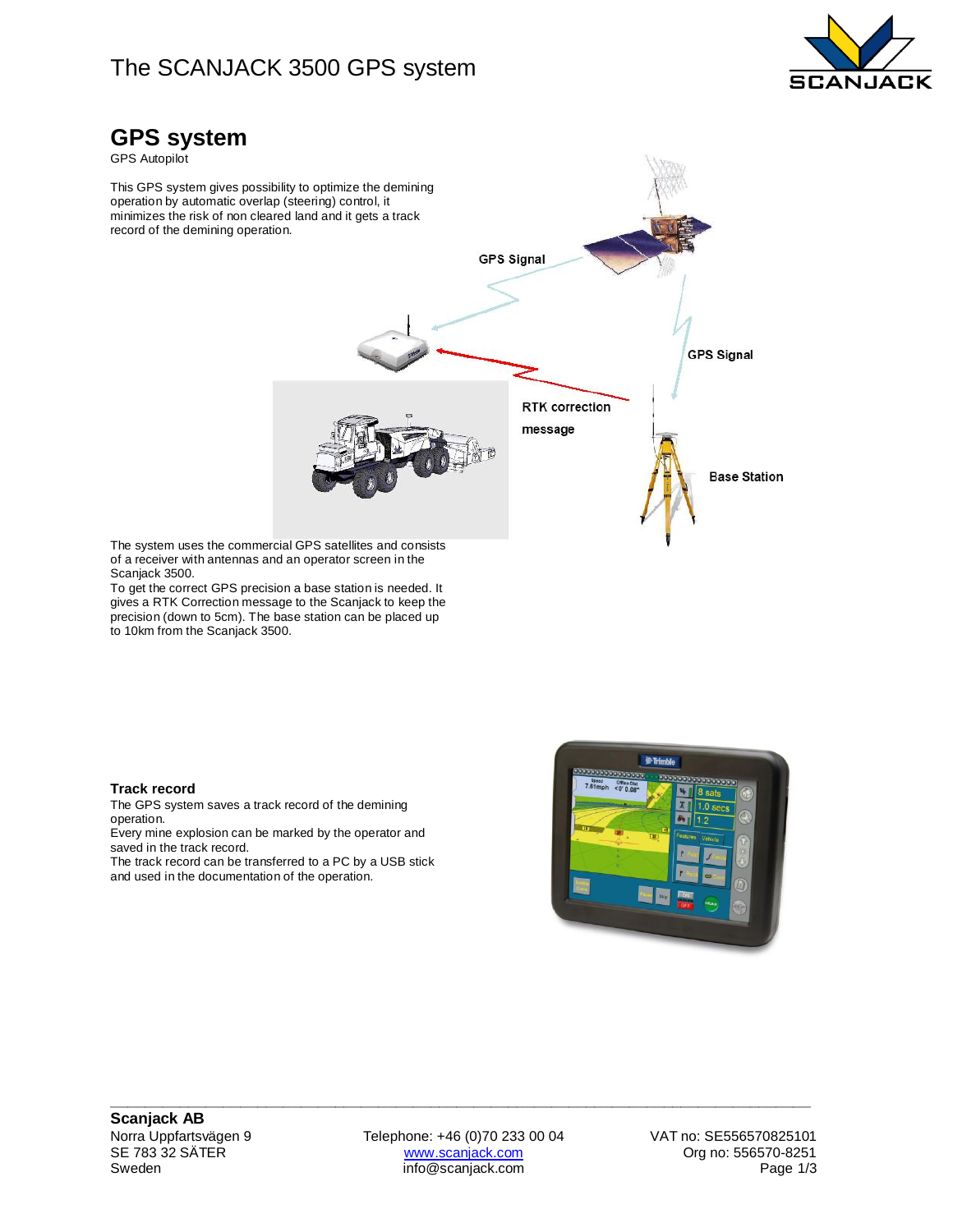## The SCANJACK 3500 GPS system



#### **How to use the GPS system**

The system is integrated in operator cabin with easy access for the operator. The operator can choose from different driving patterns.

The patterns can be straight, bent or a combination.



The most simple pattern is the straight line pattern.

- The operator drives the first lane manually marking point A at the beginning of the lane and point B at the end of the lane.
- A straight line is generated from these two points and the system draws parallel guide lines to the first line.
- The operator can choose to steer manually according to these lines or to engage automatic steering.

The set up for all driving patterns are based on the same principals where the operator drives the first lane manually, and then the system generates parallel guide lines.



During operation the operator can check that all area has been flailed by the screen in the cabin.

Norra Uppfartsvägen 9 Telephone: +46 (0)70 233 00 04 VAT no: SE556570825101<br>SE 783 32 SÄTER www.scanjack.com Crg no: 556570-8251 SE 783 32 SÄTER www.scanjack.com www.scanjack.com Org no: 556570-8251<br>2/3 Sweden Page 2/3

**\_\_\_\_\_\_\_\_\_\_\_\_\_\_\_\_\_\_\_\_\_\_\_\_\_\_\_\_\_\_\_\_\_\_\_\_\_\_\_\_\_\_\_\_\_\_\_\_\_\_\_\_\_\_\_\_\_\_\_\_\_\_\_\_\_\_\_\_\_\_\_\_\_\_\_\_\_\_\_\_\_**

info@scanjack.com Page 2/3